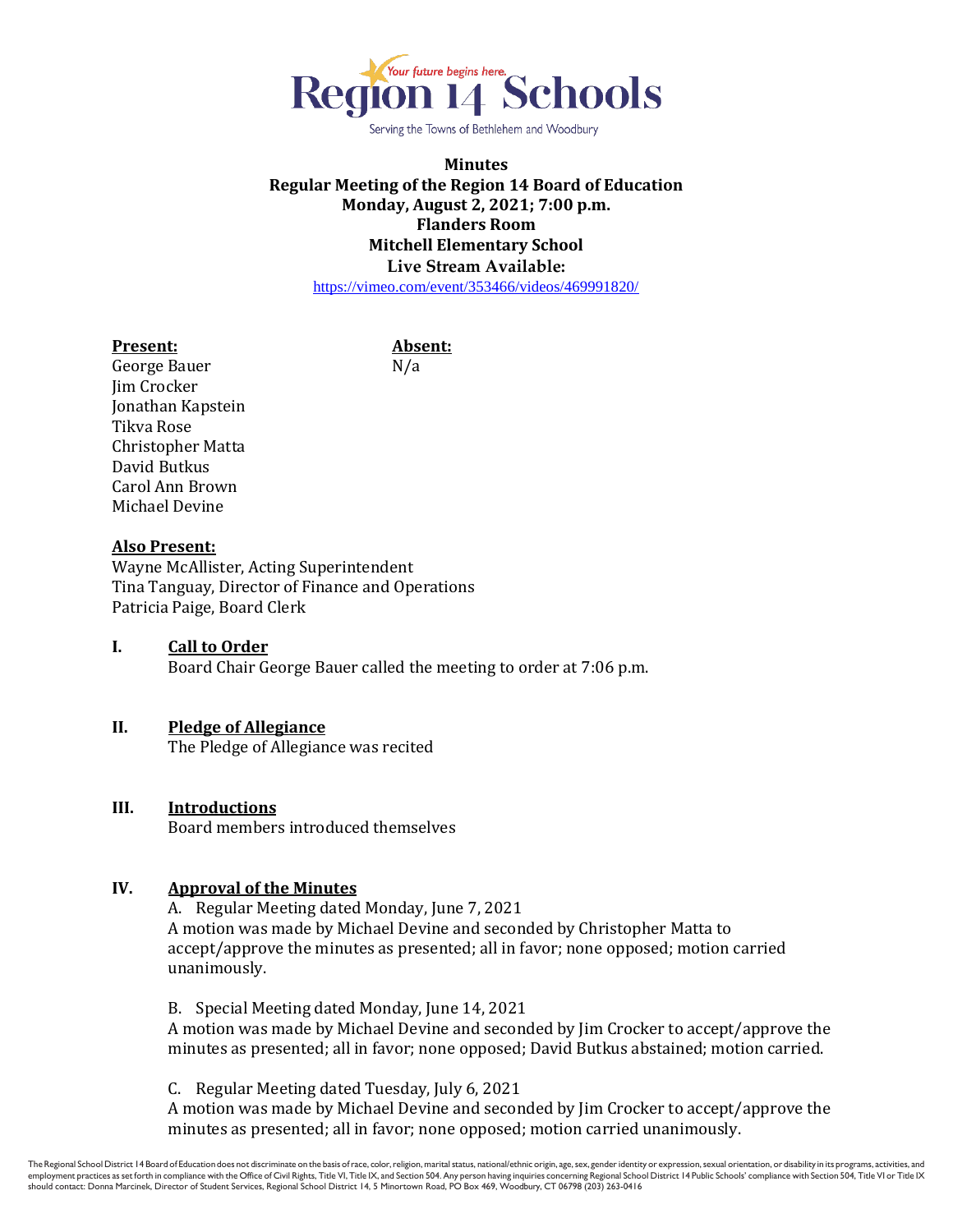## **V. Acting Superintendent's Report**

### **A. Update on new curriculum; first read**

Several new curricula were brought before the board for a first read; Animal Assistant Therapy, African American/Black, Puerto Rican/Latino History and Medical Emergencies with CPR/First Aid Certification. Ms. Wendy Nelson Kauffman provided a brief synopsis of each course.

Much of the board discussions pertained to the African American/Black, Puerto Rican/Latino History; an elective, being offered beginning September 2021 and mandated effective September 2022. Students will examine how historical movements, legislation and wars affected the citizenship rights of these groups and how they both separately, and together, worked to build US cultural and economic wealth and create more just societies. The curriculum was written by the state and they will provide the resources, mostly electronic.

Ms. Carol Ann Brown, having taught in Puerto Rico, felt that the course should be integrated into the American History Curriculum where it belongs. Given the demographics of Region 14, she felt the exposure would beneficial.

Mr. Crocker suggested taking a Saturday morning to hear what is being taught, to see if it is a fit for the district.

It is anticipated that all three courses will be brought back to the board for a vote to accept/approve, though the African American/Black, Puerto Rican/Latino History is mandated by the state.

During this commentary, a decision was made to establish an Ad hoc Curriculum Committee of the Board. Mr. Jonathan Kapstein will chair, members Michael Devine and Carol Ann Brown will partake.

#### **B. Correspondence**

The office of the Acting Superintendent recently received letters from retirees Lisa Gagain and Maria Sortito expressing their gratitude for the retirement gift sent on behalf of the Board and Superintendent. They also conveyed how fortunate they were for the opportunity to work in the Region 14 School district.

#### **C. Personnel Report**

The Personnel Report for the month of July consisted of a number of new hires and several resignations. The new hires were comprised of grant-funded positions, vacancy replacements and transfers. Mr. McAllister read into the record the names and positions for each classification.

## **VI. Committee Reports**

#### **A. Finance Committee**

Agenda items discussed at the Finance Committee meeting included a monthly financial summary for July and a food service update. Of note, with the retirement of cafeteria manager Peter Brooks and with the approval of the board, Region 14 will contract with EdAdvance for the 21/22 school year. The plan provides managerial oversight of the food service program and all food service staff remaining as Region 14 employees.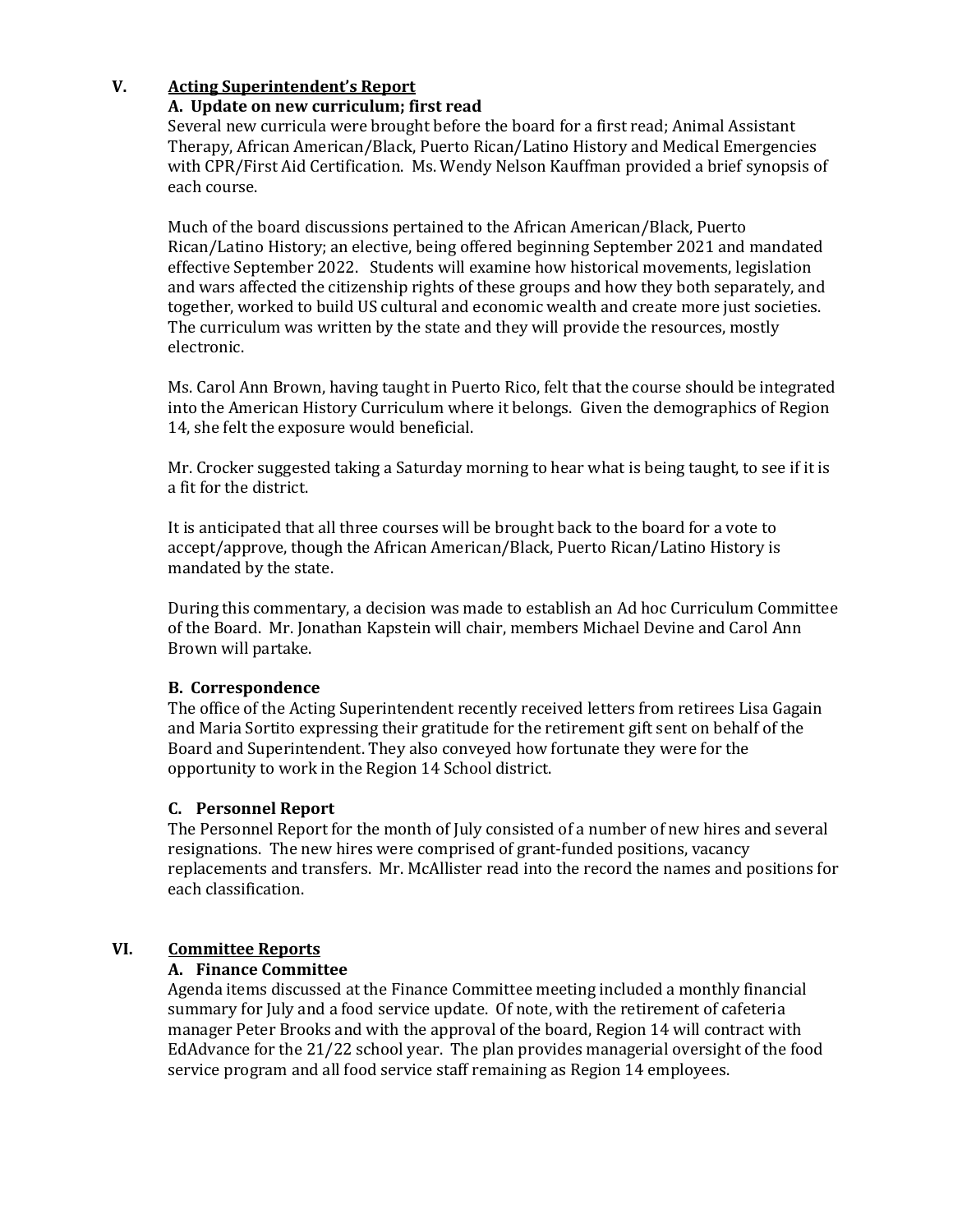## **B. Policy Committee**

A meeting of the Policy Committee was held on Tuesday, July 20th. Topics covered encompassed Tuition-in Students, Covid-19 Related Policies and a history on Chief Nonnewaug as it relates to the high school's mascot.

Gov. Ned Lamont signed a bill to legalize adult, recreational use of cannabis and with that, the district may need to tighten up policy to address this new legislation. The item was tabled for subsequent conversations.

## **C. Safe Schools**

On Friday, July 30th, the Safe School Committee met; Officer Rich Marsh was also in attendance. Officer Marsh will provide Risk Assessment Planning and Alice Training; dates to be determined. Safe School Climate, Background Checks, and administrative representation on the committee were additional topics of discussion.

### **VII. Board Chair's Comments**

Mr. Bauer revisited the committee assignments with board members and updated participants for the Agriscience Committee.

On June 29th the board forwarded to Dr. Olzacki and his attorney, a letter providing written notice of their reasons for considering his termination. As allowable, Dr. Olzacki has requested a hearing before the board. That is expected to take place in mid to late August.

Mr. Bauer provided a response to a previous Privilege of the Floor comment regarding the evaluation and hiring process for the position of Superintendent.

## **VIII. Privilege of the Floor**

## **Kathy Lopez Perry**

Ms. Perry has three special needs children in the district. She spoke to mask mandates, that they should be a parent's choice. She asked that the Board not believe what the state is doing regarding CRT or Critical Race Theory. She doesn't want to be segregated. Her concern is what is being taught to her children about her heritage. Will it be the true history? She implored the Board to stand up for constitutional rights. Mandates are not laws; the CDC is not the governing body. The government is dividing us.

## **Alyssa Detmer**

Ms. Detmer provided Covid 19 survival rate statistics; Connecticut is one of seven states mandating that masks be worn in school. She spoke to the negative effects of prolonged mask wearing by children and adults, which include bloody noses, increased carbon dioxide, headaches, brain fog, as well as SEL consequences. Does this provide students with an optimal learning environment? How will students with medical and religious exemptions be protected? They deserve the same liberties of everyone else. Asked that the Board please consider the whole student when making further recommendations and guidelines.

# **IX. Old Business**

A. Covid Update